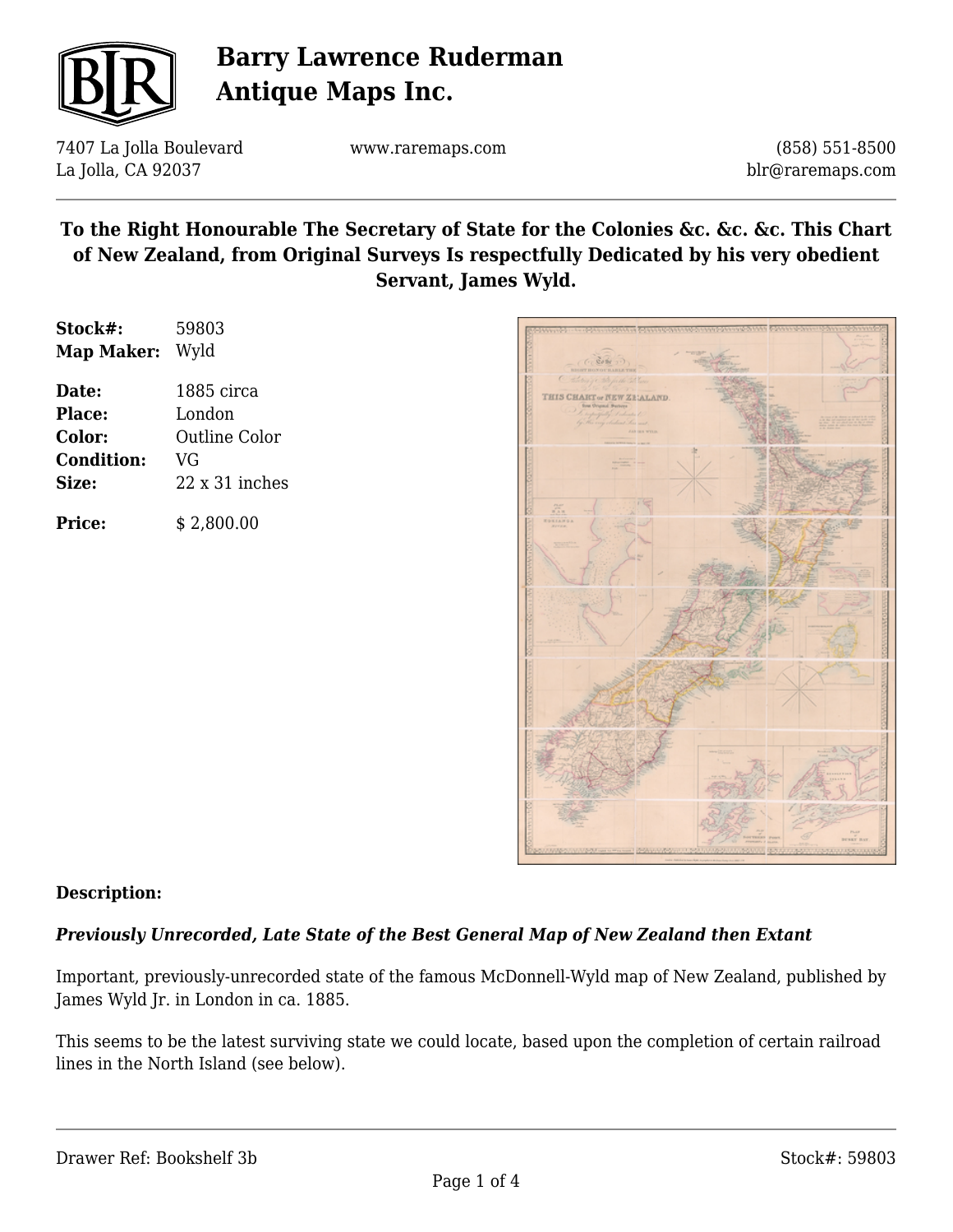

7407 La Jolla Boulevard La Jolla, CA 92037

www.raremaps.com

(858) 551-8500 blr@raremaps.com

## **To the Right Honourable The Secretary of State for the Colonies &c. &c. &c. This Chart of New Zealand, from Original Surveys Is respectfully Dedicated by his very obedient Servant, James Wyld.**

Brian Hooker, in his longitudinal study of Wyld's iconic map, identifies 27 states of the map, noting that, "As a series, they graphically illustrate the vast changes that were occurring throughout this country between 1834 and the 1860s." Since the publication of Hooker's article, states have been identified dating up to 1879.

The map shows the entirety of the archipelago, along with seven insets: Plan of the Entrance to Port Manoukao - Plan of Victoria Bay of Islands - Port Nicholson - Oyerri or Pelorus River - Plan of Dusky Bay - Plan of Southern Port, Stewarts Island - Plan of the Bar and Part of the Hokianga River.

The map shows a variety of topographic detail including riverine systems, mountains and volcanoes (with heights in many cases), and towns and villages. As the key under the title indicates, an important part of this map are the roads and railways; the latter are differentiated by those railways that have been completed and those that are under construction.

In the top left corner is a title cartouche adorned with elegant script. The cartouche also carries a dedication to the Secretary of State for the Colonies, a position (re) created in 1854 to manage relations with Britain's colonies worldwide. New Zealand remained a British colony from 1841 to 1907.

The map is dissected and presented with a handsome slip case with Wyld's business placard affixed to it.

### **Dating the map**

The present map would seem to date to no earlier than 1885 and no later than 1887, based upon an examination of the completed railways and railways under construction in the North Island. These include the fully completed Marton-New Plymouth Line (completed in 1885) and the partially completed Palmerston North–Gisborne Line (constructed between 1872 and 1891). Most notably, the map shows the PN-GL line from Napier to the south as being completed to Matamau (June 23, 1884), Dannevirke (December 1, 1884), and a bit further south to Tahoraite (Tahoraiti), but not yet reaching Woodville at the north end of the Manawatu Gorge (March 22, 1887).

We note a number of other railroad details throughout the map which seem to be more advanced than other extant states we have located, indicating that this is the oldest extant state.

### **The history of the McDonnell-Wyld Map**

The McDonnell-Wyld Map, first published in 1834, is one of the most important and influential early maps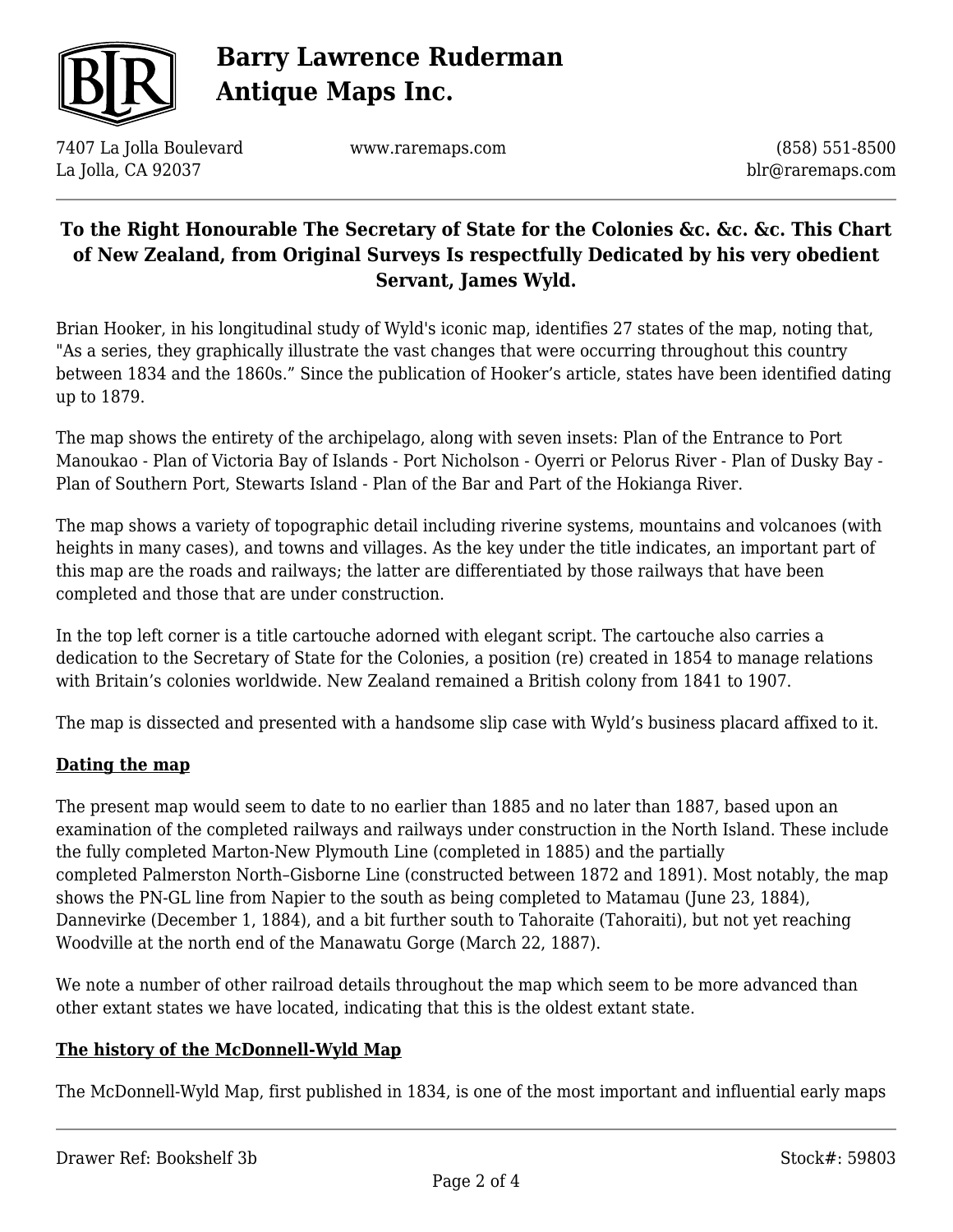

7407 La Jolla Boulevard La Jolla, CA 92037

www.raremaps.com

(858) 551-8500 blr@raremaps.com

## **To the Right Honourable The Secretary of State for the Colonies &c. &c. &c. This Chart of New Zealand, from Original Surveys Is respectfully Dedicated by his very obedient Servant, James Wyld.**

of New Zealand. Between 1834 and 1870, the map was issued in at least 27 different states, showing the evolution of New Zealand's early exploration and settlement.

The map received glowing reviews in the *New Zealand Journal* (London). The June 20, 1840 issue describes it as: "the best general map of New Zealand extant." In the November 12, 1840 issue, a review of the third edition gushes, "This edition is executed with Mr Wyld's usual care. No pains have been spared to collect the best information."

While Wyld published the map, the original draft was compiled by Lieutenant Thomas McDonnell, a trader active in New Zealand in its early years of British occupancy. After a career in the Royal Navy, McDonnell began working with the East India Company from 1815. By 1831, he was living in Horeke, along the Hokianga River. Researchers like J. O'C. Ross suggest that McDonnell journeyed to England in 1834 with his map already completed; once in London, he persuaded James Wyld the Elder to publish it.

However, Hooker argues that this is likely a specious story. It is more likely that McDonnell came to England in early 1834 where he was likely prevailed upon by Wyld to compile the chart. McDonnell used sources available to him in London, including Dumont d'Urville's 1833 atlas. Other sources included the observations and surveys of James Cook, George Vancouver, Antoine Raymond d'Entrecasteaux, William Stewart and S. Chase (*Pegasus*, 1809), and Louis Isadore Duperrey.

Wyld was indeed a savvy business man. He knew that the only previous single-sheet chart to show the archipelago was an unnumbered Admiralty chart of 1816 (later chart 1212), which was based on James Cook's earlier chart of 1773. By the early 1830s, demand was considerable for a more updated chart. Missionaries were the initial British settlers in New Zealand; Samuel Marsden, one of the original missionaries of the Church Missionary Society, gave the first sermon in New Zealand on Christmas Day 1814. Colonists eager for land and opportunity began to trickle in, including the trader McDonnell.

This was therefore the second single-sheet map of New Zealand available. It set the example for several future maps, including the Admiralty general chart of 1838. It also stayed popular as New Zealand continued to be a desirable destination for British immigrants. Formal colonization began in 1837 and by 1840 there were roughly 2,000 Europeans living in New Zealand, the majority single men—whalers, traders, and missionaries—and 7 of 10 of them were of British descent. The non-Māori population in 1880 was over 500,000.

### **Rarity**